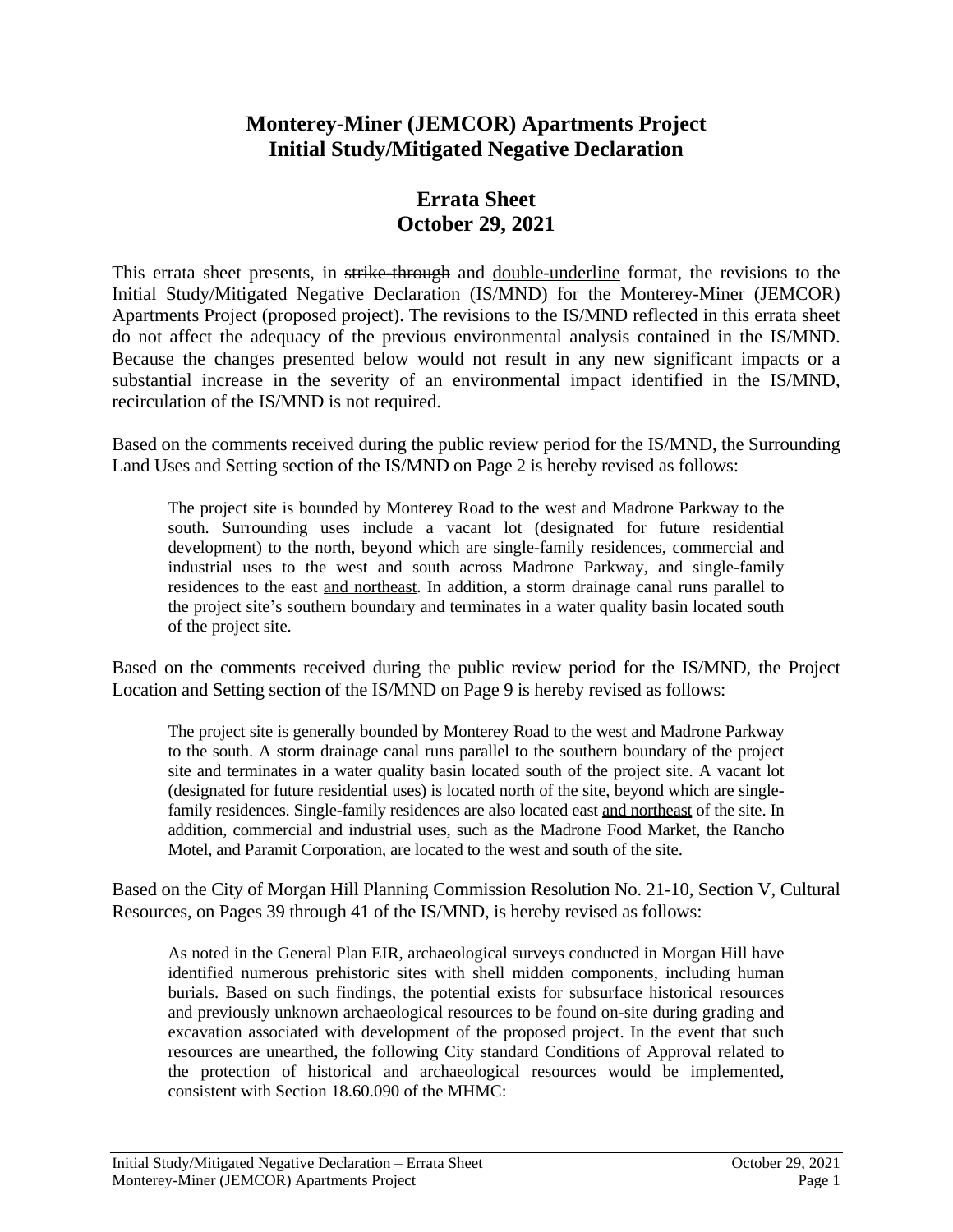- 1. Prior to start of grading or earthmoving activity on the "first day of construction", the archeologist and Tamien Nation Tribal Monitor shall hold a pre-construction meeting for the purposes of "cultural sensitivity training" with the general contractor and subcontractors.
- 2. An archaeologist and Tamien Nation Tribal Monitor shall be present on-site to monitor all ground-disturbing activities. Where historical or archaeological artifacts are found, work in areas where remains or artifacts are found will be restricted or stopped until proper protocols are met, as described below:
	- a. Work at the location of the find shall halt immediately within thirty fifty feet of the find. If an archaeologist is not present at the time of the discovery, the applicant shall contact an archaeologist for evaluation of the find to determine whether it qualifies as a unique archaeological resource as defined by this chapter;
	- b. If the find is determined not to be a Unique Archaeological Resource, construction can continue. The archaeologist shall prepare a brief informal memo/letter in collaboration with a tribal representative that describes and assesses the significance of the resource, including a discussion of the methods used to determine significance for the find;
	- c. If the find appears significant and to qualify as a unique archaeological resource, the archaeologist shall determine if the resource can be avoided and shall detail avoidance procedures in a formal memo/letter; and
	- d. If the resource cannot be avoided, the archaeologist in collaboration with a tribal representative shall develop within forty-eight hours an action plan to avoid or minimize impacts. The field crew shall not proceed until the action plan is approved by the Development Services Director. The action plan shall be in conformance with California Public Resources Code 21083.2.
- 3. The following policies and procedures for treatment and disposition of inadvertently discovered human remains or archaeological materials shall apply. If human remains are discovered, it is probable they are the remains of Native Americans,
	- a. If human remains are encountered, they shall be treated with dignity and respect as due to them. Discovery of Native American remains is a very sensitive issue and serious concern. Information about such a discovery shall be held in confidence by all project personnel on a need-to-know basis. The rights of Native Americans to practice ceremonial observances on sites, in labs, and around artifacts shall be upheld.
	- b. Remains should not be held by human hands. Surgical gloves should be worn if remains need to be handled.
	- c. Surgical masks should also be worn to prevent exposure to pathogens that may be associated with the remains.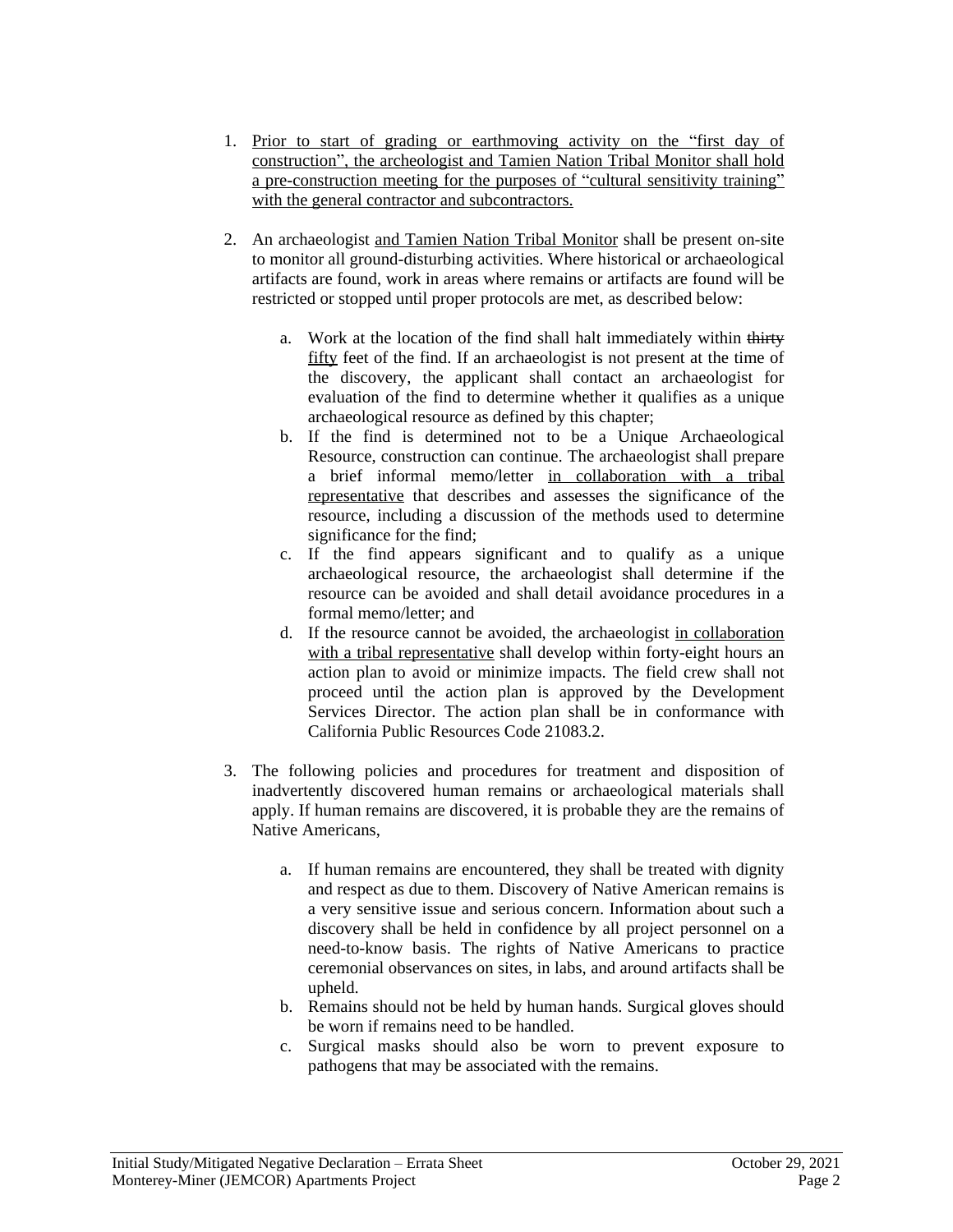- 4. In the event that known or suspected Native American remains are encountered, or significant historic or archaeological materials are discovered, ground-disturbing activities shall be immediately stopped. Examples of significant historic or archaeological materials include, but are not limited to, concentrations of historic artifacts (e.g., bottles, ceramics) or prehistoric artifacts (chipped chert or obsidian, arrow points, groundstone mortars and pestles), culturally altered ash-stained midden soils associated with pre-contact Native American habitation sites, concentrations of firealtered rock and/or burned or charred organic materials and historic structure remains such as stone-lined building foundations, wells or privy pits. Ground-disturbing project activities may continue in other areas that are outside the exclusion zone as defined below.
- 5. An "exclusion zone" where unauthorized equipment and personnel are not permitted shall be established (e.g., taped off) around the discovery area plus a reasonable buffer zone by the contractor foreman or authorized representative, or party who made the discovery and initiated these protocols, or if on-site at the time or discovery, by the monitoring archaeologist and tribal representative (typically twenty-five to fifty feet for single burial or archaeological find).
- 6. The exclusion zone shall be secured (e.g., twenty-four-hour surveillance) as directed by the city or county if considered prudent to avoid further disturbances.
- 7. The contractor foreman or authorized representative, or party who made the discovery and initiated these protocols shall be responsible for immediately contacting by telephone the parties listed below to report the find and initiate the consultation process for treatment and disposition:
	- a. The City of Morgan Hill Development Services Director,
	- b. The contractor's point(s) of contact,
	- c. The coroner of the county of Santa Clara (if human remains found), and
	- d. The Native American Heritage Commission (NAHC) in Sacramento<sub>r</sub>, and
	- e. The Tamien Nation.
- 8. The coroner has two working days to examine the remains after being notified of the discovery. If the remains are Native American, the Coroner has twenty-four hours to notify the NAHC.
- 9. The NAHC is responsible for identifying and immediately notifying the Most Likely Descendant (MLD). (Note: NAHC policy holds that the Native American Monitor will not be designated the MLD.).
- 10. Within twenty-hour hours of their notification by the NAHC, the MLD will be granted permission to inspect the discovery site if they so choose,
- 11. Within twenty-four hours of their notification by the NAHC, the MLD may recommend to the City's Development Services Director the recommended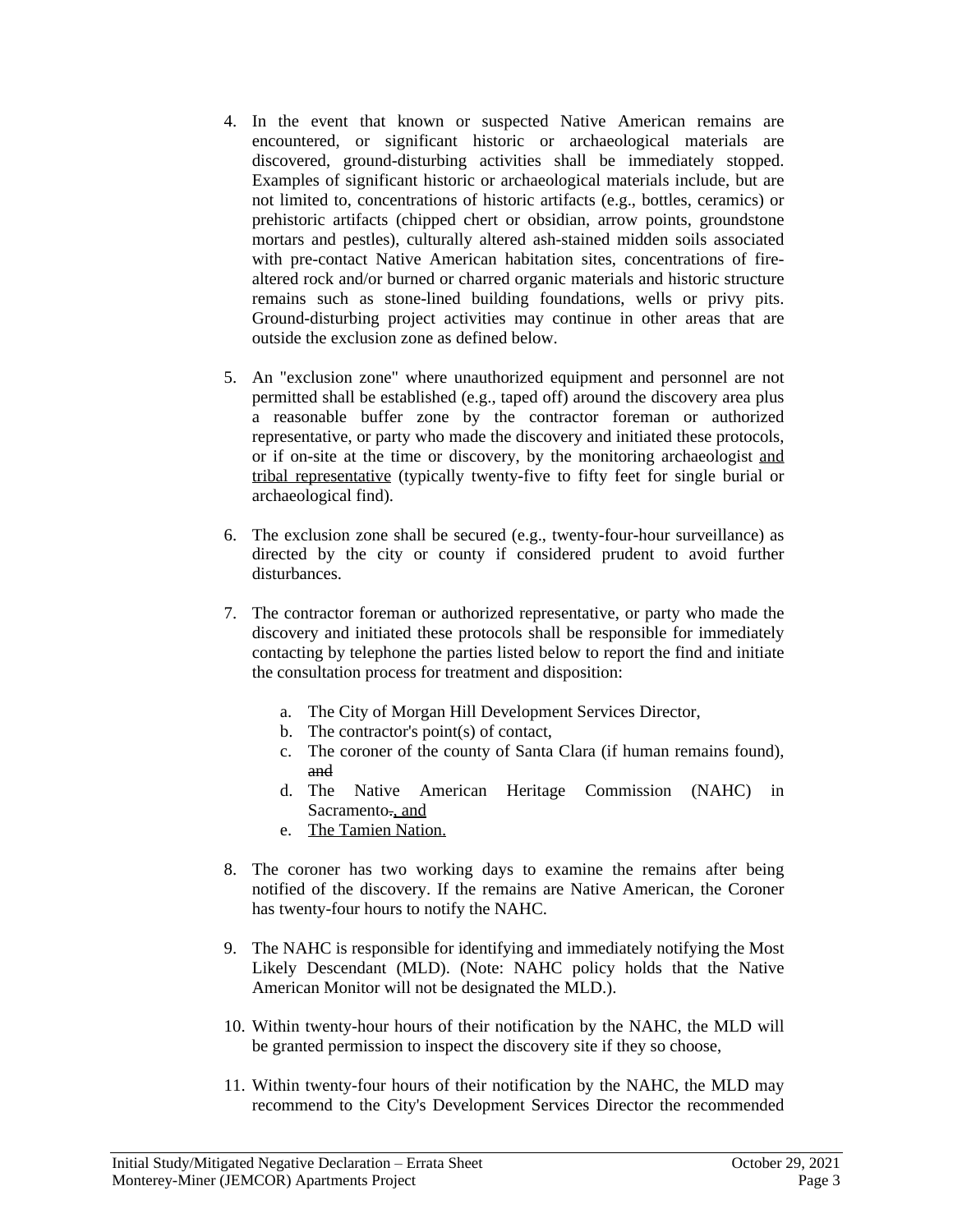means for treating or disposing, with appropriate dignity, the human remains and any associated grave goods. The recommendation may include the scientific removal and non-destructive or destructive analysis of human remains and items associated with Native American burials. Only those osteological analyses or DNA analyses recommended by the appropriate tribe may be considered and carried out.

12. If the MLD recommendation is rejected by the City of Morgan Hill, the parties will attempt to mediate the disagreement with the NAHC. If mediation fails, then the remains and all associated grave offerings shall be reburied with appropriate dignity on the property in a location not subject to further subsurface disturbance.

Based on the comments received during the public review period for the IS/MND, question 'd' of Section X, Hydrology and Water Quality, on Pages 74 and 75 of the IS/MND is hereby revised as follows:

Until recently,  $\frac{1}{2}$  In order to protect the public from potential effects until the ADSRP is complete, a storage restriction of approximately 45 feet below the dam crest has been put in place, with a reduced storage capacity of 61,810 acre-feet. the Federal Energy Regulatory Commission issued a letter on February 20, 2020 directing the SCVWD to immediately initiate a full drawdown of the Anderson Reservoir by October 1, 2020.1 Thereafter, FERC instructed the SCVWD to engage in all appropriate measures to maintain and quickly lower the reservoir to deadpool (the point at which the water level is so low that it cannot drain by gravity through the dam's outlet works) in the event of significant inflow once the elevation is reached. The SCVWD and regulatory agencies (California Division of Safety of Dams and the Federal Energy Regulatory Commission) have approved the restriction and believe that the restriction would be sufficient to prevent the uncontrolled release of water in case of dam failure after a major earthquake. As of December 2020, Anderson Reservoir, the largest reservoir in Santa Clara County, has been completely drained under the direction of federal dam regulators.

Based on the comments received during the public review period for the IS/MND, Mitigation Measure XIII-2 of the IS/MND on Page 87 is hereby revised as follows:

- *XIII-2 To the maximum extent practical, the following measures shall be implemented during project construction:*
	- *All noise-producing project equipment and vehicles using internal-combustion engines shall be equipped with manufacturers-recommended mufflers and be maintained in good working condition;*
	- *All mobile or fixed noise-producing equipment used on the project site that are regulated for noise output by a federal, State, or local agency shall comply with such regulations while in the course of project construction;*

<sup>1</sup> Federal Energy Regulatory Commission. *Interim Risk Reduction Measures – Dam Safety Directives*. February 20, 2020.